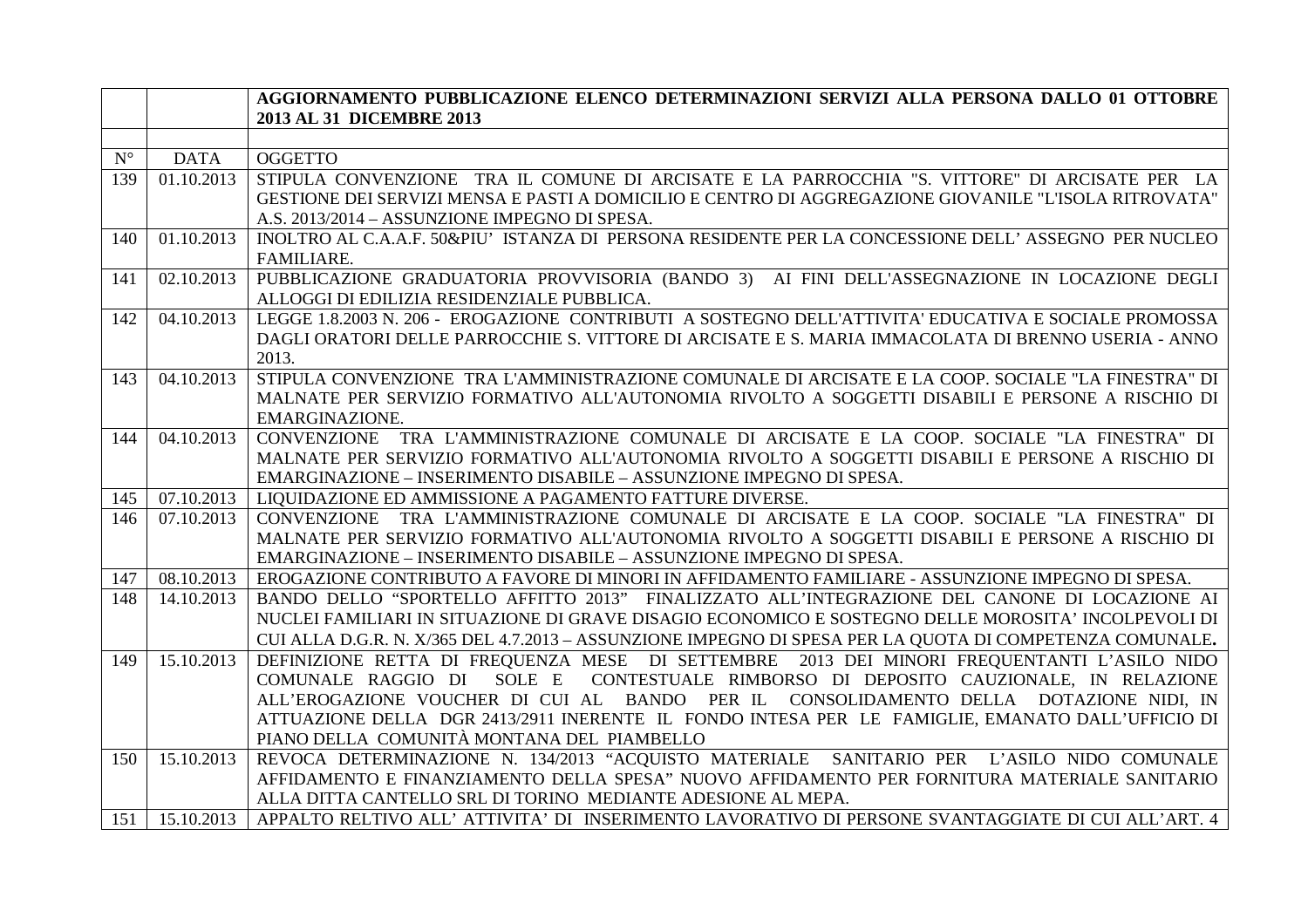|     |            | DELLA LEGGE 381/1991 MEDIANTE AFFIDAMENTO A COOPERATIVA SOCIALE DI TIPO B DEL SERVIZIO DI PULIZIA                  |
|-----|------------|--------------------------------------------------------------------------------------------------------------------|
|     |            | DELL'ASILO NIDO DEL COMUNE DI ARCISATE - DURATA DAL 03 SETTEMBRE 2012 AL 06 AGOSTO 2014                            |
|     |            | AGGIUDICAZIONE DEFINITIVA ALLA COOPERATIVA SOCIALE ARCISATE SOLIDALE SOC. A.R.L. ONLUS DI ARCISATE -               |
|     |            | ASSUNZIONE IMPEGNO DI SPESA PER VARIAZIONE ALIQUOTA IVA.                                                           |
| 152 | 17.10.2013 | ACQUISTO VOUCHER INPS DA UTILIZZARE PER PRESTATORI DI LAVORO OCCASIONALE DI TIPO ACCESSORIO, PER LO                |
|     |            | SVOLGIMENTO DI PRESTAZIONI DI SOLIDARIETÀ NELL'AMBITO DEI SERVIZI SOCIALI ED AMBIENTALI.                           |
| 153 | 22.10.2013 | ACQUISTO PANNOLINI MUTANDINA DA PORRE IN DOTAZIONE ALL'ASILO NIDO COMUNALE MEDIANTE ADESIONE AL                    |
|     |            | MEPA - AFFIDAMENTO E FINANZIAMENTO DELLA SPESA                                                                     |
| 154 | 23.10.2013 | PUBBLICAZIONE GRADUATORIA DEFINITIVA (BANDO 3) AI FINI DELL'ASSEGNAZIONE IN LOCAZIONE DEGLI ALLOGGI                |
|     |            | DI EDILIZIA RESIDENZIALE PUBBLICA.                                                                                 |
| 155 | 23.10.2013 | EROGAZIONE CONTRIBUTO A FAVORE DI MINORI AFFIDATI - ASSUNZIONE IMPEGNO DI SPESA                                    |
| 156 | 24.10.2013 | STIPULA CONVENZIONE TRA IL COMUNE DI ARCISATE E LA SCUOLA DELL'INFANZIA "E. DE AMICIS" DI ARCISATE                 |
|     |            | PERSONA DISABILE PER LA REALIZZAZIONE DI PROGETTO DI TIROCINIO SOCIO<br>PER L'INSERIMENTO DI                       |
|     |            | ASSISTENZIALE - PERIODO NOVEMBRE 2013 - OTTOBRE 2015. ASSUNZIONE IMPEGNO DI SPESA.                                 |
| 157 | 28.10.2013 | ASSEGAZIONE VOUCHER A FAVORE DI PERSONA DISABILE RESIDENTE NEL TERRITORIO DELLA COMUNITA'                          |
|     |            | MONTANA DEL PIAMBELLO.                                                                                             |
| 158 | 28.10.2013 | ASSEGAZIONE VOUCHER A FAVORE DI PERSONA DISABILE RESIDENTE NEL TERRITORIO DELLA COMUNITA'                          |
|     |            | MONTANA DEL PIAMBELLO.                                                                                             |
| 159 | 28.10.2013 | ASSEGAZIONE VOUCHER A FAVORE DI PERSONA MINORE RESIDENTE NEL TERRITORIO DELLA COMUNITA'                            |
|     |            | MONTANA DEL PIAMBELLO                                                                                              |
| 160 | 28.10.2013 | ASSEGAZIONE VOUCHER A FAVORE DI PERSONA MINORE RESIDENTE NEL TERRITORIO DELLA COMUNITA'                            |
|     |            | MONTANA DEL PIAMBELLO                                                                                              |
| 161 | 28.10.2013 | ASSEGAZIONE VOUCHER A FAVORE DI PERSONA MINORE RESIDENTE NEL TERRITORIO DELLA COMUNITA'                            |
|     |            | MONTANA DEL PIAMBELLO                                                                                              |
| 162 | 28.10.2013 | ASSEGAZIONE VOUCHER A FAVORE DI PERSONA MINORE RESIDENTE NEL TERRITORIO DELLA COMUNITA'                            |
|     |            | MONTANA DEL PIAMBELLO                                                                                              |
| 163 | 28.10.2013 | ASSEGAZIONE VOUCHER A FAVORE DI PERSONA MINORE RESIDENTE NEL TERRITORIO DELLA COMUNITA'                            |
|     |            | MONTANA DEL PIAMBELLO                                                                                              |
| 164 | 28.10.2013 | ASSEGAZIONE VOUCHER A FAVORE DI PERSONA MINORE RESIDENTE NEL TERRITORIO DELLA COMUNITA'                            |
|     | 28.10.2013 | MONTANA DEL PIAMBELLO<br>ASSEGAZIONE VOUCHER A FAVORE DI PERSONA MINORE RESIDENTE NEL TERRITORIO DELLA COMUNITA'   |
| 165 |            |                                                                                                                    |
| 166 | 29.10.2013 | MONTANA DEL PIAMBELLO<br>CONCESSIONE ESONERI DAL PAGAMENTO DEL SERVIZIO MENSA DI UTENTI DEL CENTRO DI AGGREGAZIONE |
|     |            | GIOVANILE "L'ISOLA RITROVATA" PER L'ANNO SCOLASTICO 2013/2014.                                                     |
| 167 | 29.10.2013 | INOLTRO AL C.A.A.F. 50&PIU' ISTANZA DI PERSONA RESIDENTE PER LA CONCESSIONE DELL'ASSEGNO                           |
|     |            |                                                                                                                    |
|     |            | PER NUCLEO FAMILIARE.                                                                                              |
| 168 | 30.10.2013 | EROGAZIONE CONTRIBUTO A FAVORE DI MINORI IN AFFIDAMENTO FAMILIARE - ASSUNZIONE IMPEGNO DI SPESA                    |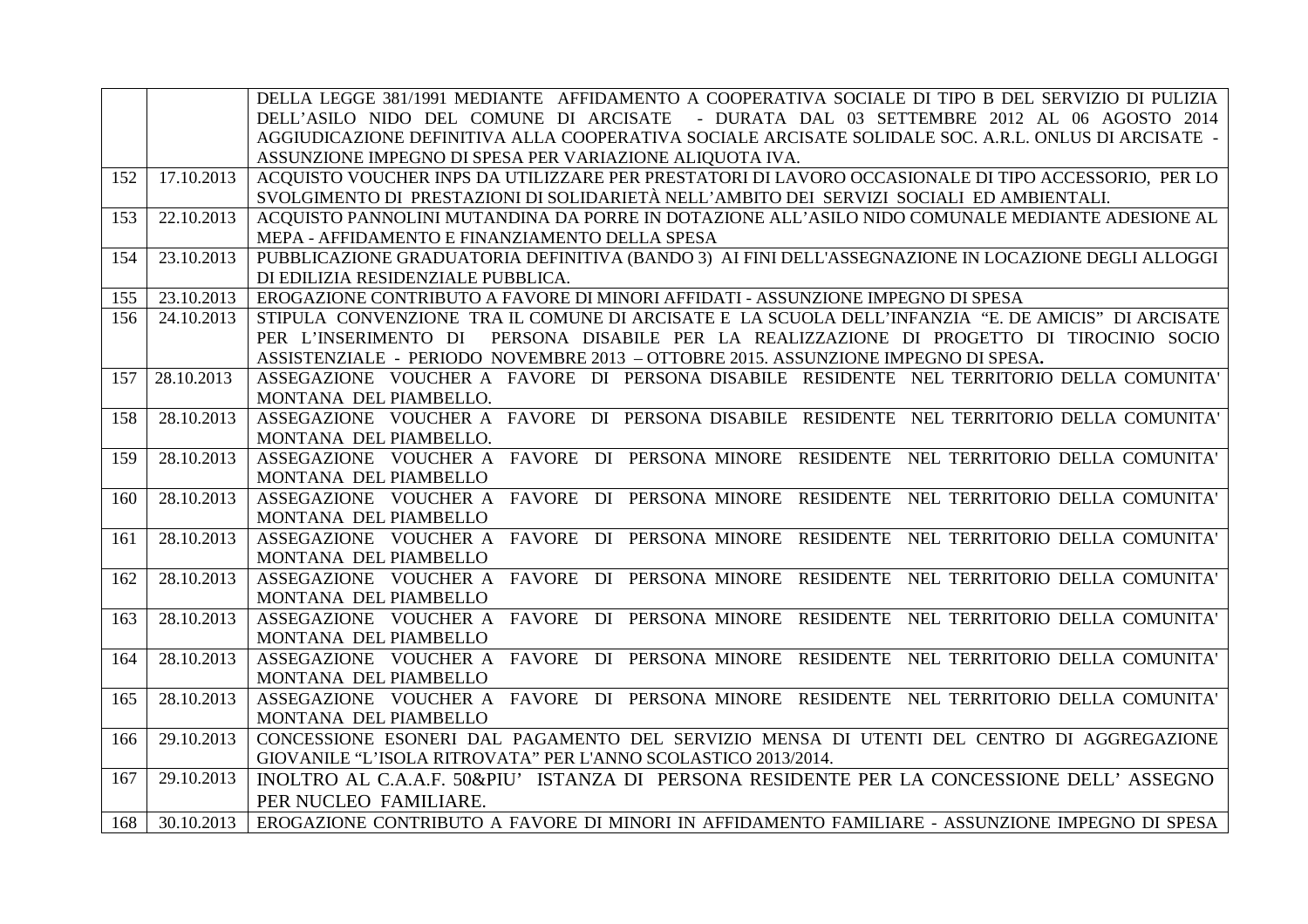| ASSUNZIONE IMPEGNO DI SPESA PER QUOTA DI COMPETENZA DELLE SPESE DI AFFITTO DEL C.D.D. DI SALTRIO -<br>31.10.2013<br>169<br><b>ANNO 2013.</b><br>L.R. 328/2000 - PIANO DI ZONA - ASSUNZIONE IMPEGNO DI SPESA PER QUOTA A FAVORE DELLA COMUNITA'<br>31.10.2013<br>170<br>MONTANA DEL PIAMBELLO PER LA GESTIONE PIANO DI ZONA ANNO 2013.<br>L.328/2000 - PIANO DI ZONA - ASSUNZIONE IMPEGNO DI SPESA PER TRASFERIMENTI ALLA COMUNITÀ MONTANA DEL<br>31.10.2013<br>171 |  |
|--------------------------------------------------------------------------------------------------------------------------------------------------------------------------------------------------------------------------------------------------------------------------------------------------------------------------------------------------------------------------------------------------------------------------------------------------------------------|--|
|                                                                                                                                                                                                                                                                                                                                                                                                                                                                    |  |
|                                                                                                                                                                                                                                                                                                                                                                                                                                                                    |  |
|                                                                                                                                                                                                                                                                                                                                                                                                                                                                    |  |
|                                                                                                                                                                                                                                                                                                                                                                                                                                                                    |  |
|                                                                                                                                                                                                                                                                                                                                                                                                                                                                    |  |
| PIAMBELLO PER GESTIONE DEL SERVIZIO DI TRASPORTO DISABILI PRESSO LA STRUTTURA DI COCQUIO TREVISAGO                                                                                                                                                                                                                                                                                                                                                                 |  |
| - ANNO 2013.                                                                                                                                                                                                                                                                                                                                                                                                                                                       |  |
| L.328/2000 - PIANO DI ZONA - ASSUNZIONE IMPEGNO DI SPESA PER TRASFERIMENTI ALLA COMUNITÀ MONTANA DEL<br>172<br>31.10.2013                                                                                                                                                                                                                                                                                                                                          |  |
| PIAMBELLO PER LA GESTIONE DEL C.D.D. DI SALTRIO - ANNO 2013.                                                                                                                                                                                                                                                                                                                                                                                                       |  |
| RIDETERMINAZIONE IMPEGNO DI SPESA ASSUNTO RETTA DI RICOVERO DI MINORE PRESSO COMUNITA' EDUCATIVA<br>$\overline{31.10.2013}$<br>173                                                                                                                                                                                                                                                                                                                                 |  |
| PER IL 2° SEMESTRE 2013.                                                                                                                                                                                                                                                                                                                                                                                                                                           |  |
| 31.10.2013<br>INOLTRO AL CA.A.F. 50&PIU'<br>ISTANZA DI PERSONE RESIDENTI PER LA CONCESSIONE DELL'ASSEGNO DI<br>174                                                                                                                                                                                                                                                                                                                                                 |  |
| <b>MATERNITA'</b>                                                                                                                                                                                                                                                                                                                                                                                                                                                  |  |
| SERVIZIO DI ASSISTENZA DOMICILIARE (SAD) A FAVORE DI ANZIANI, DISABILI E SOGGETTI FRAGILI - PERIODO 1<br>175<br>05.11.2013                                                                                                                                                                                                                                                                                                                                         |  |
| OTTOBRE 2012 - 31 LUGLIO 2014 - AFFIDATO ALLA SOLELUNA COOPERATIVA SOCIALE. A.R.L. ONLUS DI VARESE -                                                                                                                                                                                                                                                                                                                                                               |  |
| RIDETERMINAZIONE IMPEGNO DI SPESA PER L'ANNO 2013.                                                                                                                                                                                                                                                                                                                                                                                                                 |  |
| EROGAZIONE CONTRIBUTO ALLA SCUOLA MATERNA "E. DE AMICIS" DI ARCISATE AI SENSI DELL'ART. 8 DELLA<br>05.11.2013<br>176                                                                                                                                                                                                                                                                                                                                               |  |
| CONVENZIONE, RELATIVO AL $4^\circ$ , $5^\circ$ E $6^\circ$ BIMESTRE 2013.<br>LIQUIDAZIONE COMPETENZE AL COMUNE DI LEGGIUNO PER COMPARTECIPAZIONE ALLA SPESA PER ASSISTENZA<br>05.11.2013<br>177                                                                                                                                                                                                                                                                    |  |
| EDUCATIVA DOMICILIARE A FAVORE DI MINORE - PERIODO LUGLIO/SETTEMBRE 2013.                                                                                                                                                                                                                                                                                                                                                                                          |  |
| 05.11.2013<br>178<br>ATTIVAZIONE SERVIZIO ASSISTENZA DOMICILIARE A FAVORE DI PERSONA DISABILE.                                                                                                                                                                                                                                                                                                                                                                     |  |
| SERVIZIO DI SUPPORTO PSICOPEDAGOCICO A FAVORE DI ALUNNI, INSEGNANTI E GENITORI NELLE SCUOLE DEL<br>179<br>05.11.2013                                                                                                                                                                                                                                                                                                                                               |  |
| COMUNE DI ARCISATE – PERIODO 19/11/2012 – 30/06/2014 AFFIDATO ALLA CODESS SOCIALE SOCIETA' COOPERATIVA                                                                                                                                                                                                                                                                                                                                                             |  |
| SOCIALE ONLUS DI PADOVA - RIDETERMINAZIONE IMPEGNO DI SPESA PER L'ANNO 2013.                                                                                                                                                                                                                                                                                                                                                                                       |  |
| 07.11.2013<br>INOLTRO AL CA.A.F. 50&PIU' ISTANZA DI PERSONE RESIDENTI PER LA CONCESSIONE DELL'ASSEGNO DI<br>180                                                                                                                                                                                                                                                                                                                                                    |  |
| MATERNITA'.                                                                                                                                                                                                                                                                                                                                                                                                                                                        |  |
| 08.11.2013<br>EROGAZIONE CONTRIBUTO ECONOMICO UNA-TANTUM A FAVORE DI NUCLEO FAMILIARE INDIGENTE A VALERE SUL<br>181                                                                                                                                                                                                                                                                                                                                                |  |
| "FONDO CONTRIBUTI SOCIALI E SANITARI PER SITUAZIONE DI EMERGENZA ECONOMICO SOCIALE".                                                                                                                                                                                                                                                                                                                                                                               |  |
| SERVIZIO DI SUPPORTO PSICOPEDAGOGICO A FAVORE DI ALUNNI, INSEGNANTI E GENITORI NELLE SCUOLE DEL<br>15.11.2013<br>182                                                                                                                                                                                                                                                                                                                                               |  |
| COMUNE DI ARCISATE - PERIODO 19\11\2012 - 30\06\2014 AFFIDATO ALLA CODESS SOCIALE SOCIETA'                                                                                                                                                                                                                                                                                                                                                                         |  |
| COOPERATIVA SOCIALE ONLUS DI PADOVA - ADEGUAMENTO ISTAT.                                                                                                                                                                                                                                                                                                                                                                                                           |  |
|                                                                                                                                                                                                                                                                                                                                                                                                                                                                    |  |
| 183<br>$21\frac{1}{2013}$ -<br><b>LIQUIDAZIONE FATTURE</b>                                                                                                                                                                                                                                                                                                                                                                                                         |  |
|                                                                                                                                                                                                                                                                                                                                                                                                                                                                    |  |
| 184<br>INOLTRO AL C.A.A.F.50& PIU' ISTANZA DI PERSONA RWSIDENTE PER LA CONCESSIONE DELL'ASSEGNO PER<br>22.11.2013                                                                                                                                                                                                                                                                                                                                                  |  |
| <b>NUCLEO FAMILIARE.</b>                                                                                                                                                                                                                                                                                                                                                                                                                                           |  |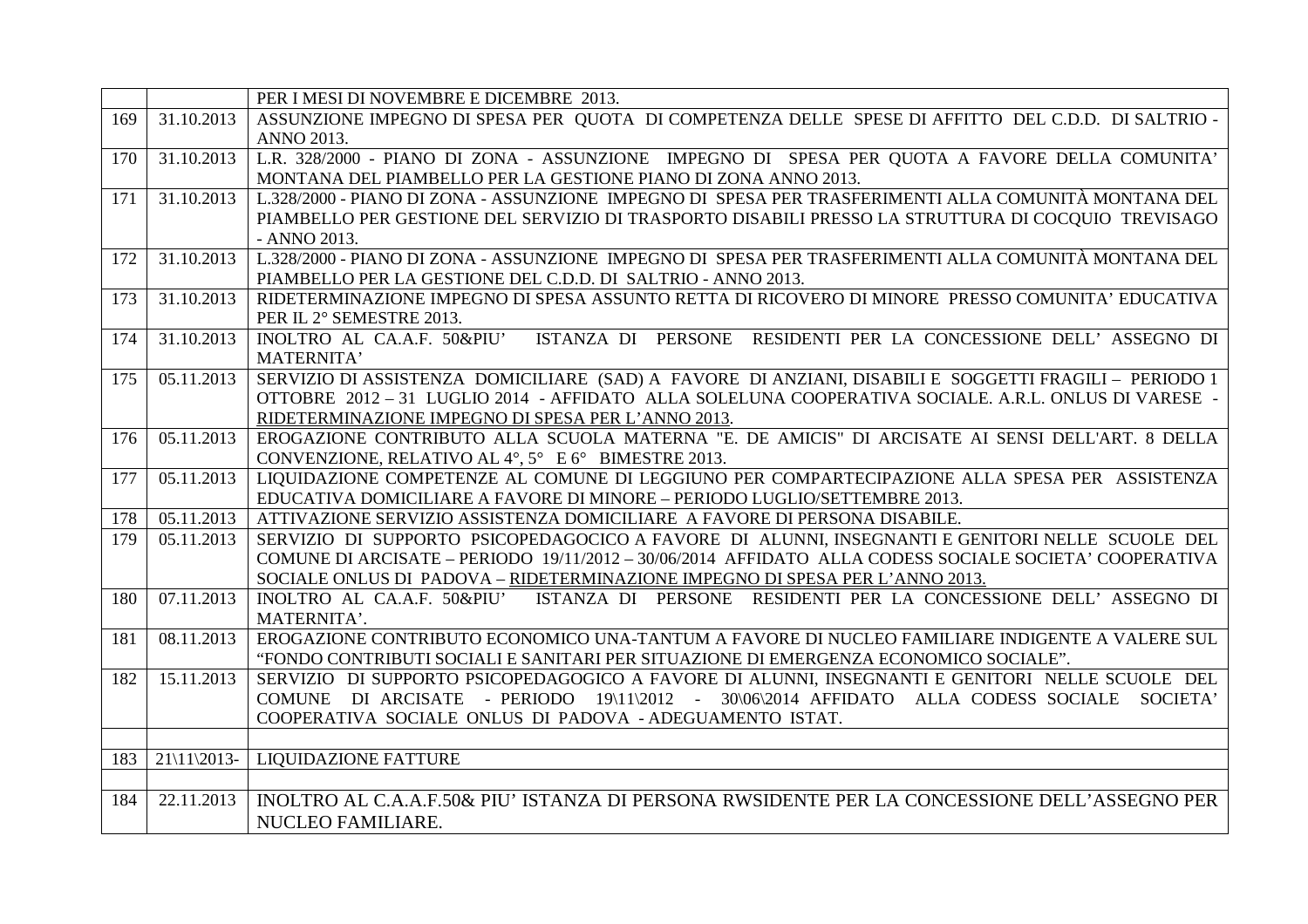| 185 |            | 22.11.2913   INOLTRO AL C.A.A.F. 50& PIU' ISTANZA DI PERSONA RESIDENTE PER LA CONCESSIONE DELL'ASSEGNO PER                       |
|-----|------------|----------------------------------------------------------------------------------------------------------------------------------|
|     |            | <b>NUCLEO FAMILIARE</b>                                                                                                          |
|     |            |                                                                                                                                  |
| 186 |            | 22.11.2013 ACQUISTO AUSILIO DA PORRE IN DOTAZIONE ALLA SCUOLA MATERNA COLLODI AD USO DI MINORE                                   |
|     |            | DISABILE - AFFIDAMENTO E FINANZIAMENTO DELLA SPESA.                                                                              |
| 187 |            | 22.11.2013   LIQUIDAZIONE ED AMMISSIONE A PAGAMENTO FATTURA EMESSA DALL'A.L.E.R. DI VARESE PER LO                                |
|     |            | SVOLGIMENTO DELLE ATTIVITA' DI ASSISTENZA AI CITTADINI NELLA COMPILAZIONE E L'INOLTRO                                            |
|     |            | DELLE DOMANDE PER L'ATTUAZIONE DEL BANDO DI ASSEGNAZIONE DI ALLOGGI DI EDILIZIA                                                  |
|     |            | RESIDENZIALE PUBBLICA - RIMBORSO QUOTE AD UTENTI                                                                                 |
| 188 |            | 27.11.2013   INOLTRO AL CA.A.F. 50&PIU' ISTANZA DI PERSONE RESIDENTI PER LA CONCESSIONE DELL'ASSEGNO DI                          |
|     |            | MATERNITA'.                                                                                                                      |
| 189 |            | 29.11.2013 CONCESSIONE ESONERI DAL PAGAMENTO DELLE RETTE PER LE ATTIVITA' PARASCOLASTICHE -                                      |
|     | 29.11.2013 | DECORRENZA 1 DICEMBRE 2013                                                                                                       |
| 190 |            | ORGANIZZAZIONE FESTA DI NATALE PER LA TERZA ETA'-AFFIDAMENTO SEVIZIO PER INTRATTENIMENTO<br>MUSICALE E FINANZIAMENTO DELLA SPESA |
| 191 |            | 02.12.2013   LIOUIDAZIONE FATTURE.                                                                                               |
| 192 |            | 02.12.2013 LIQUIDAZIONE ED AMMISSIONE A PAGAMENTO FATTURA DELLA DITTA FATER S.P.A. PER FORNITURA                                 |
|     |            | PANNOLINI MUTANDINA DA PORRE IN DOTAZIONE ALL'ASILO NIDO COMUNALE.                                                               |
| 193 |            | 02.12.2013   LIQUIDAZIONE ED AMMISSIONE A PAGAMENTO FATTURA DELLA DITTA CANTELLO S.R.L PER FORNITURA                             |
|     |            | MATERIALE SANITARIO DA PORRE IN DOTAZIONE ALL'ASILO NIDO COMUNALE.                                                               |
| 194 | 02.12.2013 | ORGANIZZAZIONE FESTA DI NATALE PER LA TERZA ETA' - ASSUNZIONE IMPEGNO DI SPESA PER IL                                            |
|     |            | RINFRESCO E PER PERMESSI SIAE.                                                                                                   |
| 195 | 05.12.2013 | ACQUISTO APPARECCHI RICETRASMITTENTI CERCAPERSONE DA PORRE IN DOTAZIONE ALL'ASILO NIDO                                           |
|     |            | COMUNALE MEDIANTE ADESIONE AL MEPA - AFFIDAMENTO E FINANZIAMENTO DELLA SPESA.                                                    |
| 196 |            | 05.12.2013 ACQUISTO CESTINO MANGIAPANNOLINI DA PORRE IN DOTAZIONE ALL'ASILO NIDO COMUNALE                                        |
|     |            | MEDIANTE ADESIONE AL MEPA - AFFIDAMENTO E FINANZIAMENTO DELLA SPESA.                                                             |
| 197 |            | 05.12.2013   ACQUISTO PANNOLINI MUTANDINA DA PORRE IN DOTAZIONE ALL'ASILO NIDO COMUNALE MEDIANTE                                 |
|     |            | ADESIONE AL MEPA - AFFIDAMENTO E FINANZIAMENTO DELLA SPESA.                                                                      |
| 198 |            | 05.12.2013   ASSEGNAZIONE VOUCHER A FAVORE DI PERSONA DISABILE RESIDENTE NEL TERRITORIO DELLA                                    |
|     |            | COMUNITA' MONTANA DEL PIAMBELLO.                                                                                                 |
| 199 | 06.12.2013 | PER LA TERZA ETA'- PREDISPOSIZIONE<br>RINFRESCO - AFFIDAMENTO<br>E<br><b>FESTA</b><br>DI NATALE                                  |
|     |            | FINANZIAMENTO DELLA SPESA.                                                                                                       |
| 200 | 11.12.2013 | INOLTRO AL CA.A.F. 50& PIU' ISTANZA DI PERSONE RESIDENTI PER LA CONCESSIONE DELL'ASSEGNO DI                                      |
|     |            | MATERNITA'.                                                                                                                      |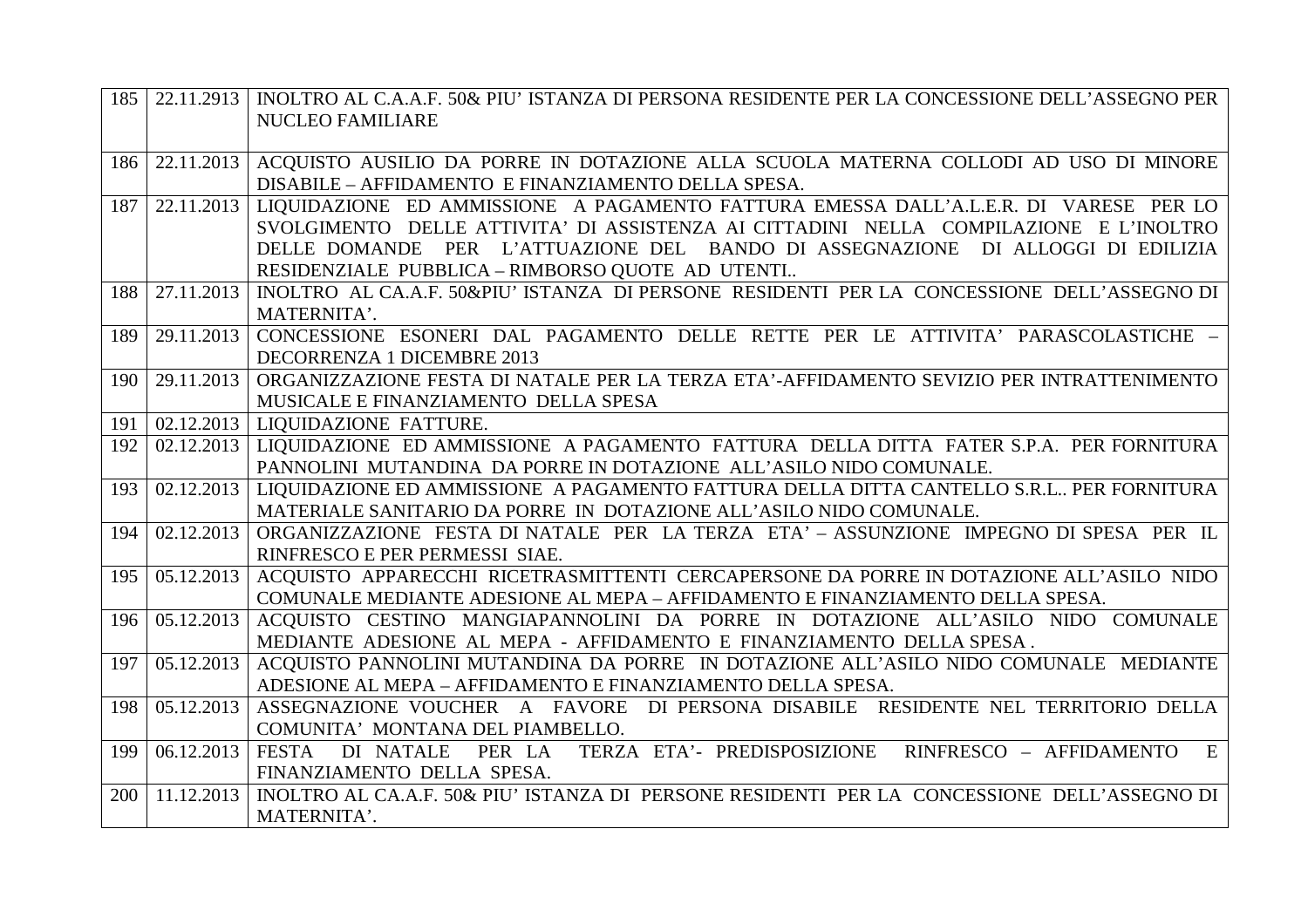| 201 |            | 12.12.2013   EROGAZIONIE CONTRIBUTO INTEGRATIVO ALLA SCUOLA MATERNA "E. DE AMICIS " DI ARCISATE –         |
|-----|------------|-----------------------------------------------------------------------------------------------------------|
|     |            | <b>ANNO 2013.</b>                                                                                         |
| 202 | 13.12.2013 | SERVIZIO ASSISTENZA DOMICILIARE – DEFINIZIONE QUOTA ORARIA A CARICO DI UTENTE.                            |
| 203 |            | 17.12.2013   LIQUIDAZIONE FATTURE.                                                                        |
| 204 | 17.10.2013 | ASSUNZIONE IMPEGNO DI SPESA "FONDO CONTRIBUTI SOCIALI E SANITARI PER SITUAZIONI DI                        |
|     |            | EMERGENZA ECONOMICO SOCIALE".                                                                             |
| 205 | 17.12.2013 | EROGAZIONE CONTRIBUTO OCONOMICO UNA - TANTUM A FAVORE DI PERSONA INDIGENTE A VALERE                       |
|     |            | SUL "FONDO CONTRIBUTI SOCIALI E SANITARI PER SITUAZIONE DI EMERGENZA ECONOMICO SOCIALE".                  |
| 206 | 18.12.2013 | RIMBORSO DI DEPOSITO CAUZIONALE A FAMIGLIA DI MINORE FREQUENTANTE L'ASILO NIDO COMUNALE                   |
|     |            | "RAGGIO DI SOLE ", IN RELAZIONE ALL'EROGAZIONE VOUCHER DI CUI AL BANDO PER IL                             |
|     |            | CONSOLIDAMENTO DELLA DOTAZIONE NIDI, IN ATTUAZIONE DELLA DGR 2413/2911 INERENTE IL FONDO                  |
|     |            | INTESA PER LE FAMIGLIE, EMANATO DALL'UFFICIO DI PIANO DELLA COMUNITA' MONTANA DEL                         |
|     |            | PIAMBELLO.                                                                                                |
| 207 |            | 19.12.2013 ACQUISTO MATERIALE DI CANCELLERIA PER L'ASILO NIDO COMUNALE "RAGGIO DI SOLE " -                |
|     |            | SFFIDAMENTO E FINANZIAMENTO DELLA SPESA.                                                                  |
| 208 | 19.12.2013 | ACQUISTO MATERIALE IGIENICO SANITARIO PER L'ASILO NIDO "RAGGIO DI SOLE" - AFFIDAMENTO E                   |
|     |            | FINANZIAMENTO DELLA SPESA.                                                                                |
| 209 |            | 23.12.2013   INOLTRO AL C.A.A.F. 50&PIU' ISTANZA DI PERSONA RESIDENTE PER LA CONCESSIONE DELL'ASSEGNO PER |
|     |            | NUCLEO FAMILIARE.                                                                                         |
| 210 | 27.12.2013 | EROGAZIONE CONTRIBUTO A FAVORE DELL'ASSOCIAZIONE "VIVERE LA SPERANZA" PER L'ATTIVITA'                     |
|     |            | DELL'ANNO 2012                                                                                            |
| 211 | 27.12.2013 | LIQUIDAZIONE QUOTA DI COMPETENZA COMUNALE A FAVORE DELL'ALER DI VARESE PER                                |
|     |            | L'EROGAZIONE DI CONTRIBUTI DI SOLIDARIETA' PER GLI ASSEGNI DI ALLOGGI E.R.P. DI PROPRIETA'                |
| 212 |            | DELL'A.L.E.R DI VARESE.<br>27.12.2013 ACQUISTO BENI PER L'ASILO NIDO COMUNALE - PRENOTAZIONE DELLA SPESA. |
| 213 | 27.12.2013 | APPROVAZIONE COVENZIONE CON LA COOPERATIVA SOCIALE "ARCISATE SOLIDALE" S.R.L. DI ARCISATE                 |
|     |            | PER L'ISERIMENTO DI N.1 UTENTE DISABILE PER LA REALIZZAZIONE PROGETTO DI "INSERIMENTO                     |
|     |            | VOLONTARIO DI INTEGRAZIONE SOCIALE" - ANNI 2014 E 2015 – SSSUNZIONE IMPEGNO DI SPESA.                     |
| 214 | 27.12.2013 | EROGAZIONE CONTRIBUTO A FAVORE DI MINORI IN AFFIDAMENTO FAMILIARE - ASSUNZIONE                            |
|     |            | IMPEGNO DI SPESA PER L'ANNO 2014.                                                                         |
| 215 | 27.12.2013 | EROGAZIONE CONTRIBUTO A FAVORE DI MINORI IN AFFIDAMENTO FAMILIARE - ASSUNZIONE                            |
|     |            | IMPEGNO DI SPESA PER L'ANNO 2014.                                                                         |
| 216 | 27.12.2013 | ASSUNZIONE IMPEGNO DI SPESA PER EROGAZIONE CONTRIBUTO PER SPESE DI MANTENIMENTO A                         |
|     |            | FAVORE DI NUCLEO FAMILIARE CON MINORI AFFIDATI AL COMUNE DI ARCISATE DAL TRIBUNALE                        |
|     |            |                                                                                                           |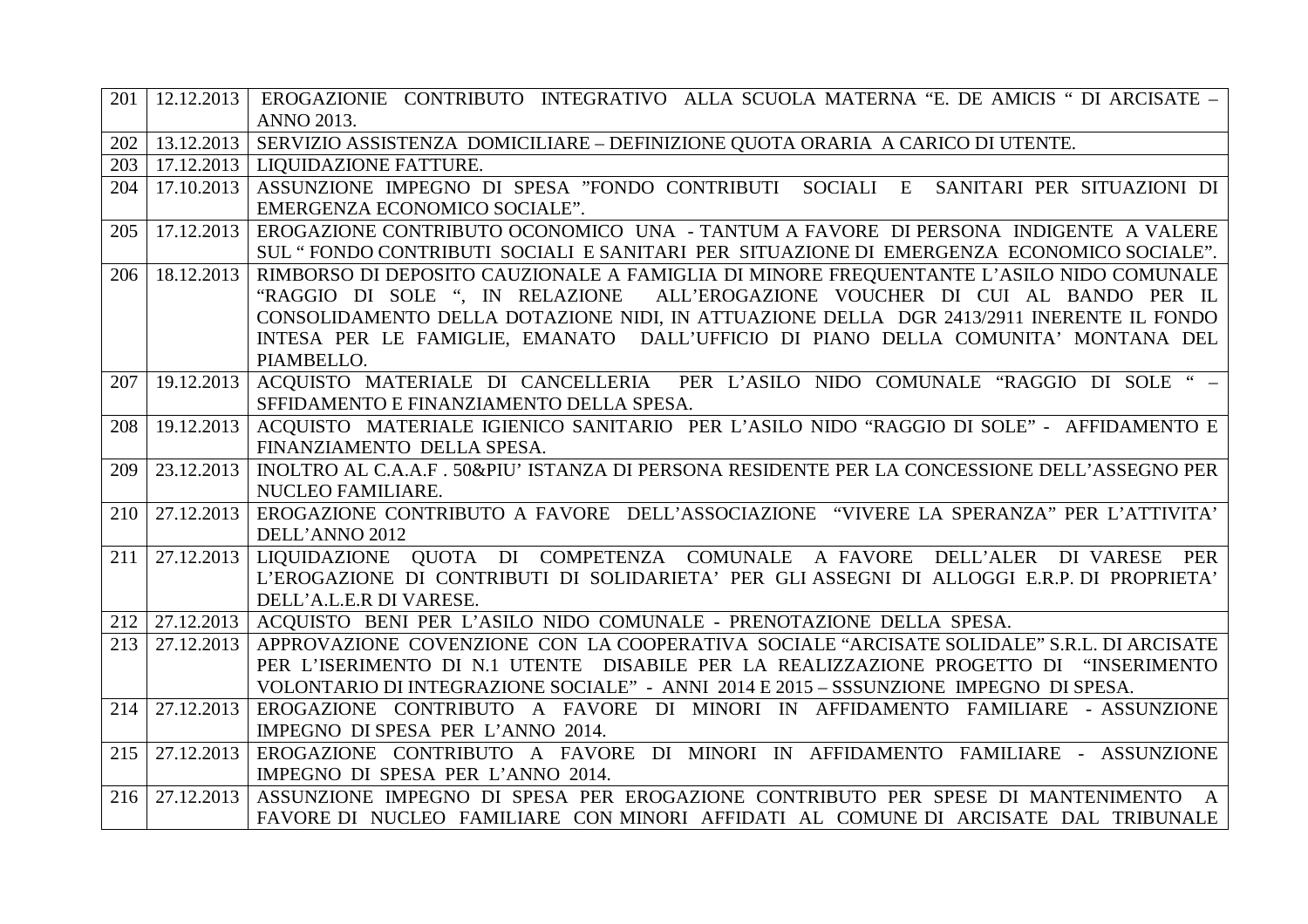|     |            | PER I MINORENNI DI MILANO.                                                                          |
|-----|------------|-----------------------------------------------------------------------------------------------------|
| 217 | 27.12.2013 | EROGAZIONE CONTRIBUTO A FAVORE DI MINORE IN AFFIDO FAMILARE - ASSUNZIONE IMPEGNO DI                 |
|     |            | SPESA PER L'ANNO 2014.                                                                              |
| 218 | 27.12.2013 | RICOVERO DI MINORE AFFIDATO CON DECRETO DEL TRIBUNALE PER I MINORENNI DI MILANO                     |
|     |            | PRESSO COMUNITA' EDUCATIVA - ASSUNZIONE IMPEGNO DI SPESA PER LA RETTA DI RICOVERO ANNO              |
|     |            | 2014.                                                                                               |
| 219 | 27.12.2013 | ASSUNZIONE IMPEGNO DI SPESA PER COMPARTECIPAZIONE ALLA SPESA, CON IL COMUNE DI                      |
|     |            | LEGGIUNO, PER ASSISTENZA EDUCATIVA DOMICILIARE A FAVORE DI MINORE.                                  |
| 220 |            | 27/12/2013 ASSUNZIONE IMPEGNO DI SPESA PER RETTA DI RICOVERO DI PERSONA CON GRAVE DISABILITA'       |
|     |            | PRESSO C.R.H. - ANNO 2014.                                                                          |
| 221 |            | 27/12/2013 ASSUNZIONE IMPEGNO DI SPESA PER RETTA DI RICOVERO DI PERSONA CON GRAVE DISABILITA'       |
|     |            | PRESSO C. R.H.- ANNO 2014.                                                                          |
| 222 | 27/12/2013 | ASSUNZIONE IMPEGNO DI SPESA PER INTEGRAZIONE RETTA DI RICOVERO DI DISABILE PRESSO LA                |
|     |            | FODAZIONE PER DISABILI INTELLETTIVI E RELAZIONALI "RENATO PIATTI" ONLUS DI VARESE - ANNO            |
|     |            | 2014.                                                                                               |
| 223 | 27.12.2013 | PROSIEGUO AMMINISTRATIVO DI MINORE AFFIDATO DAL TRIBUNALE PER I MINORENNI DI MILANO,                |
|     |            | PRESSO LA COMUNITA' EDUCATIVA - ASSUNZIONE IMPEGNO DI SPESA PER RICOVERO - ANNO 2014.               |
| 224 | 27.12.2013 | EROGAZIONE CONTRIBUTO A FAVORE DI PERSONA IN CONDIZIONI SOCIO - ECONOMICHE DISAGIATE,               |
|     |            | FINALIZZATO AL SOSTENIMENTO DI SPESE PER SISTEMAZIONE ABITATIVA - ANNO 2014.                        |
| 225 | 27.12.2013 | EROGAZIONE CONTRIBUTO A FAVORE DI PERSONA IN CONDIZIONI SOCIO ECONOMICHE DISAGIATE -                |
|     |            | <b>ANNO 2014.</b>                                                                                   |
| 226 | 27.12.2013 | ASSUNZIONE IMPEGNO DI SPESA PE R INTEGRAZIONE RETTA DI RICOVERO DI PERSONA ANZIANA PRESSO           |
|     |            | R.S.A. "FONDAZIONE DON CARLO GNOCCHI" ONLUS - ANNO 2014                                             |
| 227 | 27.12.2013 | ASSUNZIONE IMPEGNO DI SPESA PER INTEGRAZIONE DI RICOVERO DI PERSONA ANZIANA PRESSO                  |
|     |            | R.S.A "MARIA IMMACOLATA" DI VARESE - ANNO 2014.                                                     |
| 228 | 31.12.2013 | ASSUNZIONE IMPEGNO DI INTEGRAZIONE RETTA DI RICOVERO DI PERSONA DISABILE PRESSO C.H.R.              |
|     |            | - ANNO 2014.                                                                                        |
| 229 | 31.12.2013 | ASSUNZIONE IMPEGNO DI SPESA PER L'EROGAZIONE DI CONTRIBUTI DI SOLIDARIETA' PER GLI                  |
|     |            | ASSEGNATARI DI ALLOGGI E.R.P. DI PROPRIETA' DELL'A.L.E.R. DI VARESE.                                |
| 230 |            | 31.12.2013 ASSUNZIONE IMPEGNO DI SPESA PER ACQUISTO VOUCHER INPS DA UTILIZZARE PER PRESTATORI DI    |
|     |            | LAVORO OCCASIONALE DI TIPO ACCESSORIO, PER LO SVOLGIMENTO DI PRESTAZIONI DI                         |
|     |            | SOLIDARIETA' NELL'AMBIRO DEI SERVIZI SOCIALI ED AMBIENTALI / MANUTENTIVI NELL'AMBITO DEL            |
|     |            | SETTORE MANUTENZIONE.                                                                               |
|     |            | 231 31.12.2013 DEFINIZIONE RIPARTIZIONE QUOTE DI COMPETENZA COMUNALE DI CUI ALL'IMPEGNO ASSUNTO CON |